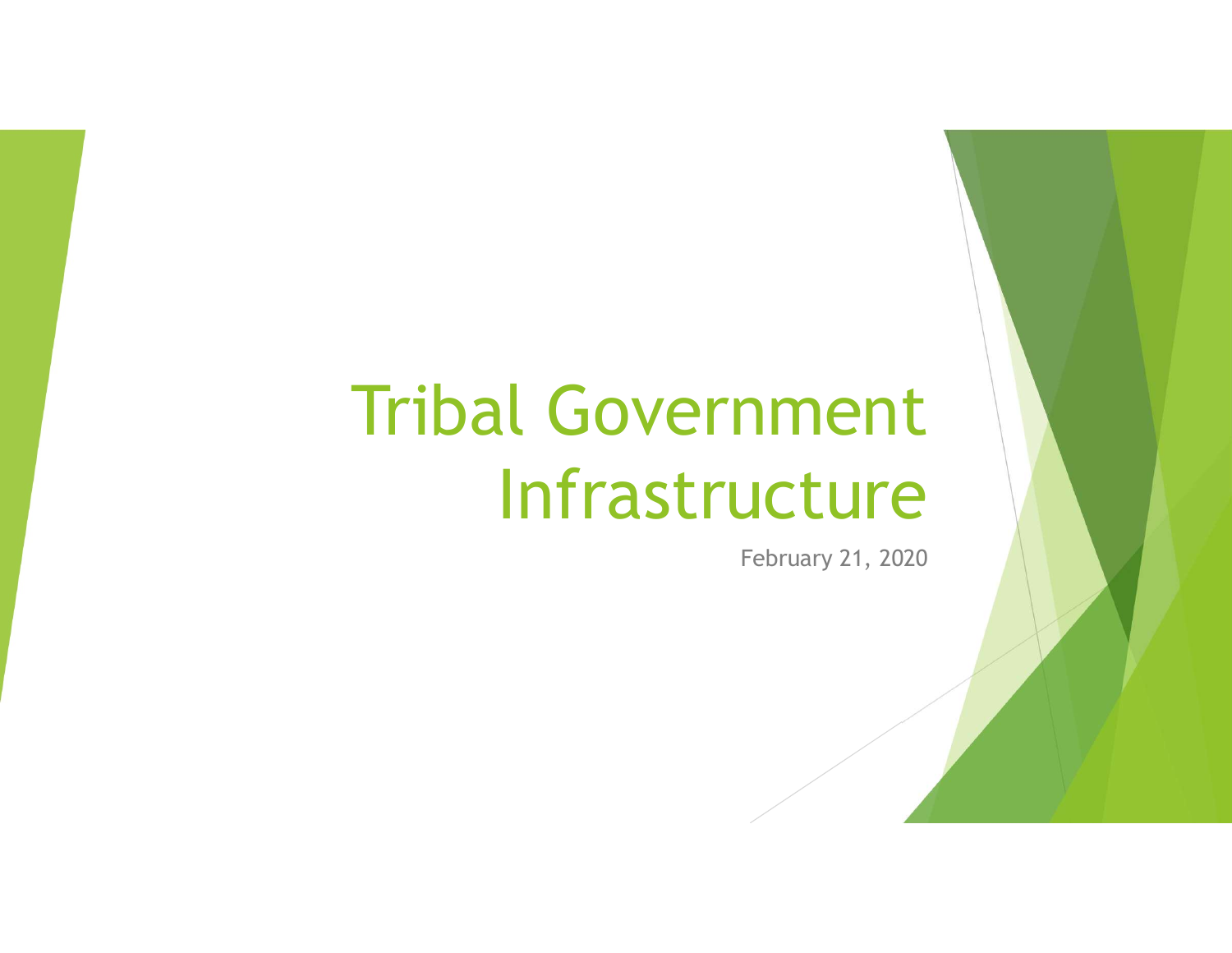# Participatory Governance and Consensus Building

Why and how are we doing this Constitutional Convention?

- Participatory Governance and Consen:<br>Building<br>Why and how are we doing this Constitutional Convention?<br>• Directives for change Each band has its' own reasons.<br>Example: As stated in our FDL 2019-2025 Reservation Strategic Example: As stated in our FDL 2019-2025 Reservation Strategic Plan - Consider having an FDL Band Constitution versus being under the Chippewa Tribe Constitution. Figure 1 All ends are we doing this Constitutional Convention?<br>
• Directives for change - Each band has its' own reasons.<br>
Example: As stated in our FDL 2019-2025 Reservation Strategic Plan -<br>
Consider having an FDL Band C
- Public forums and meetings are being used by each band to inform citizens.
- Surveys and other information gathering are taking place at community input meetings by delegates.
- want into our constitution.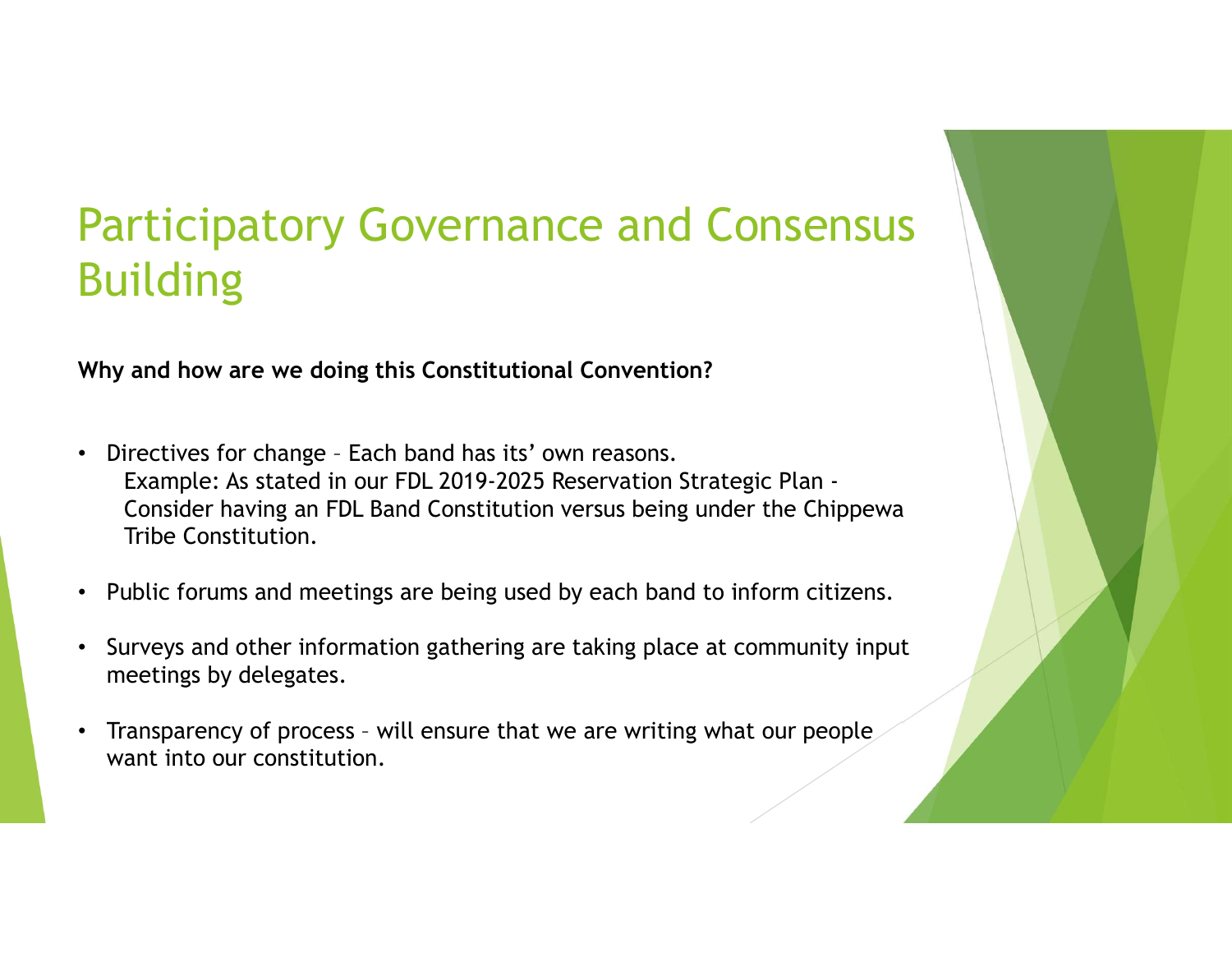# Functions and Responsibilities of a Constitution

Control through policies By-laws, Ordinances, etc. Committee structure Current structure is: **nctions and Responsibilities of a**<br> **MStitution**<br>
rol through policies<br>
By-laws, Ordinances, etc.<br>
mittee structure is:<br>
TEC - Chairperson and Secretary/Treasurer from each band.<br>
TEC - Chairperson and Secretary/Treasurer **Inctions and Responsibilities of a<br>
Institution**<br>
rol through policies<br>
By-laws, Ordinances, etc.<br>
By-laws, Ordinances, etc.<br>
mittee structure is:<br>
TEC - Chairperson and Secretary/Treasurer from each band.<br>
Chairperson an motions and Responsibilities of a<br> **Institution**<br>
rol through policies<br>
By-laws, Ordinances, etc.<br>
Current structure is:<br>
Current structure is:<br>
TEC - Chairperson and Secretary/Treasurer from each band.<br>
RBC/RTC Representa

Controlling financial affairs through the budget process

Constitution is the main document of an organization that determines the fundamental aspects of the said organization.

Bylaws determine the detailed guidelines of the fundamental aspects of the organization and also states the daily work of the organization. Ordinance is a piece of legislation enacted by a municipal authority.

Example "a city ordinance banned smoking in nearly all types of restaurants"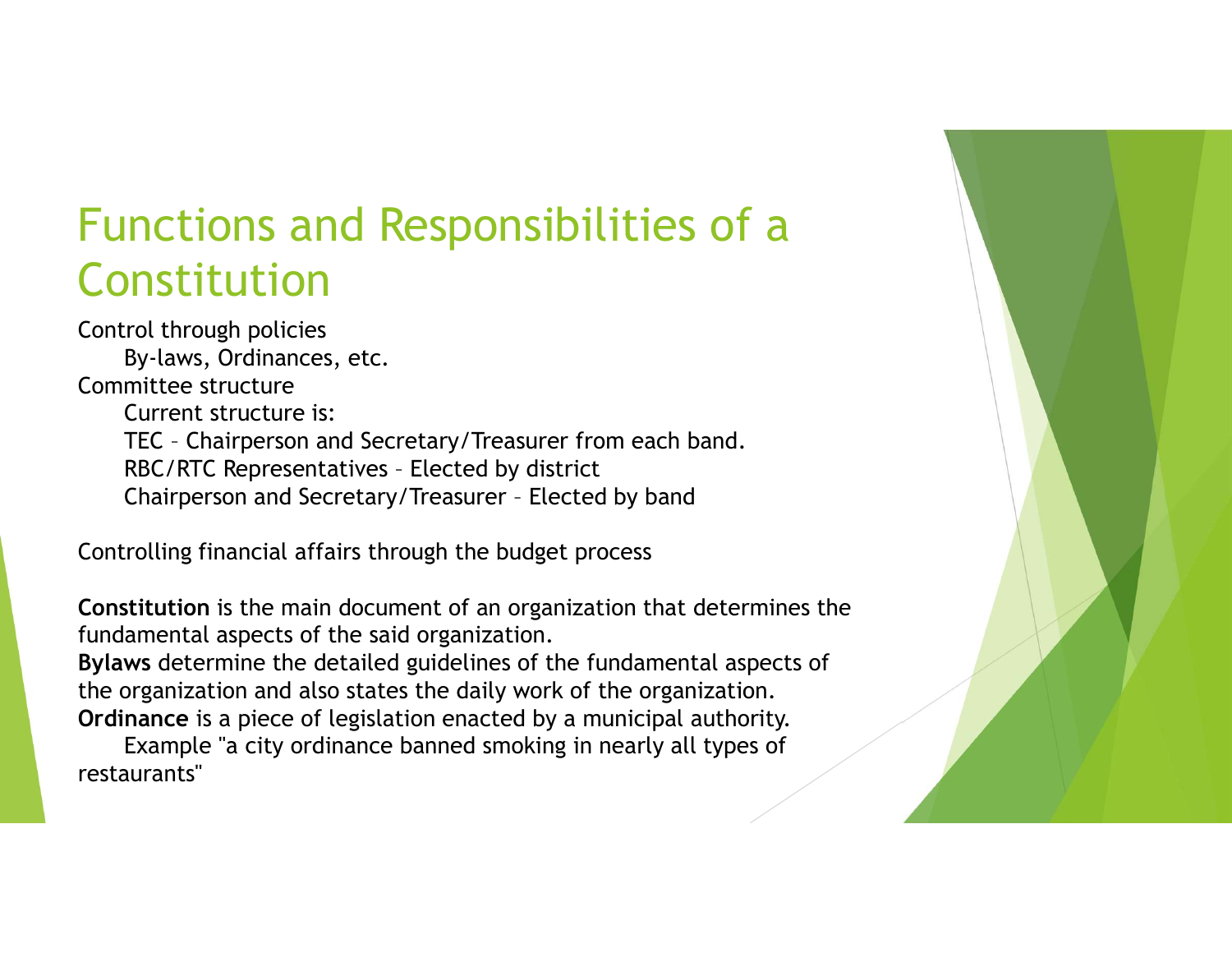# Government to Government Relations

What is sovereignty?

Sovereignty is a legal word for an ordinary concept—the authority to self-govern.

Note:

Indigenous governments are now subject not only to their own law but also (and often in significant ways) to the laws of the nation-state(s) in which their territories or populations are located. What is sovereignty?<br>
Sovereignty is a legal word for an ordinary concept—the authority to<br>
self-govern.<br>
Note:<br>
Indigenous governments are now subject not only to their own law<br>
but also (and often in significant ways) to

Jurisdiction

The legal authority of the government, the ability to make law and enforce it.

Protecting your tribe's sovereignty

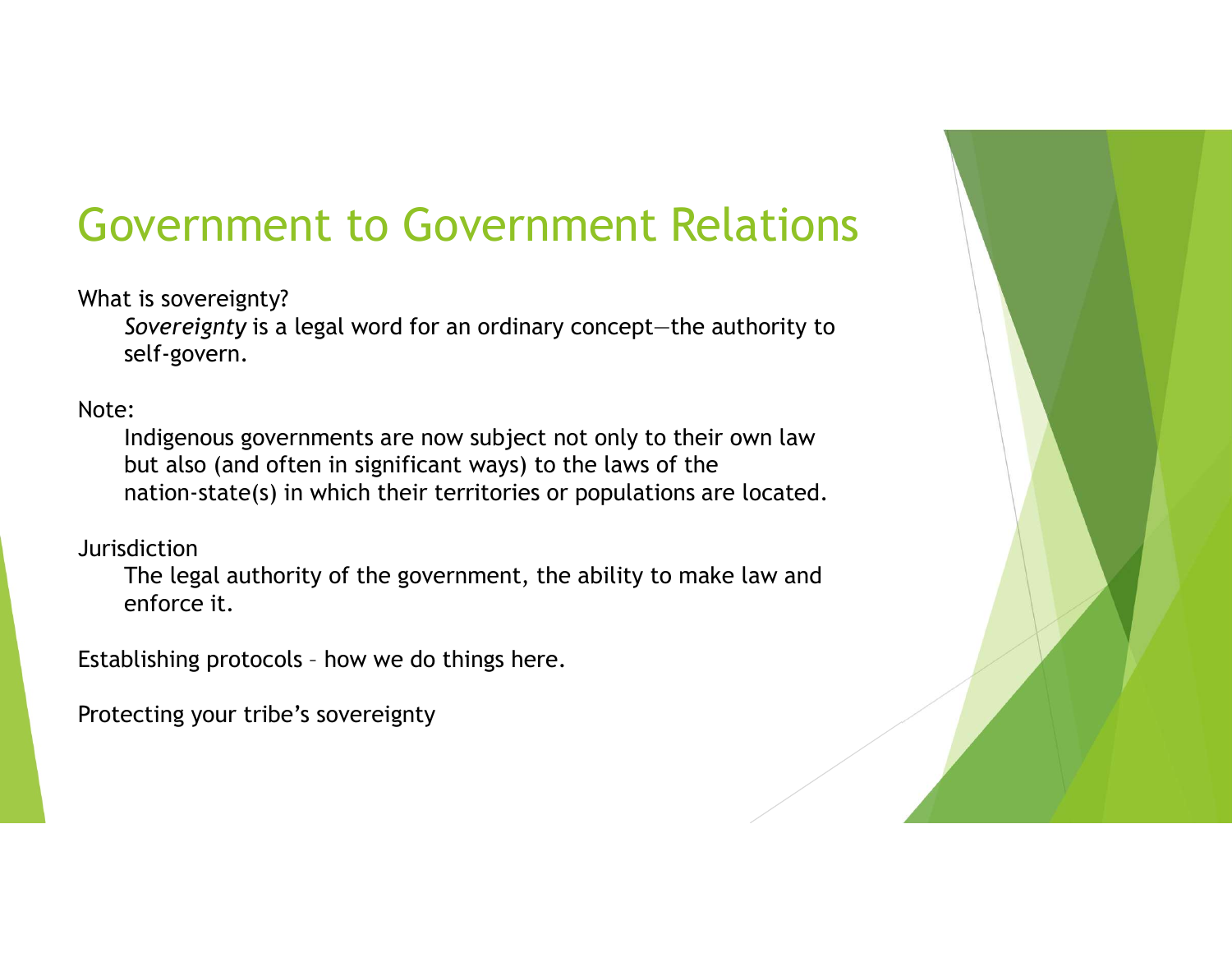# Modern Forms of Tribal Governance

Upward trends in adopting non-IRA Constitutions

General Councils and clan system can be described as a system of checks and balances. Modern Forms of Tribal Governance<br>
Upward trends in adopting non-IRA Constitutions<br>
General Councils and clan system can be described as a system of checks and<br>
palances.<br>
Clan system - Everyone has a role and responsibili Upward trends in adopting non-IRA Constitutions<br>
General Councils and clan system can be described as a system of checks and<br>
balances.<br>
Clan system - Everyone has a role and responsibilities to be carried out.<br>
A reciproc

A reciprocal system where each person gives and receives help.

The goal was to keep balance and follow mino.

and life.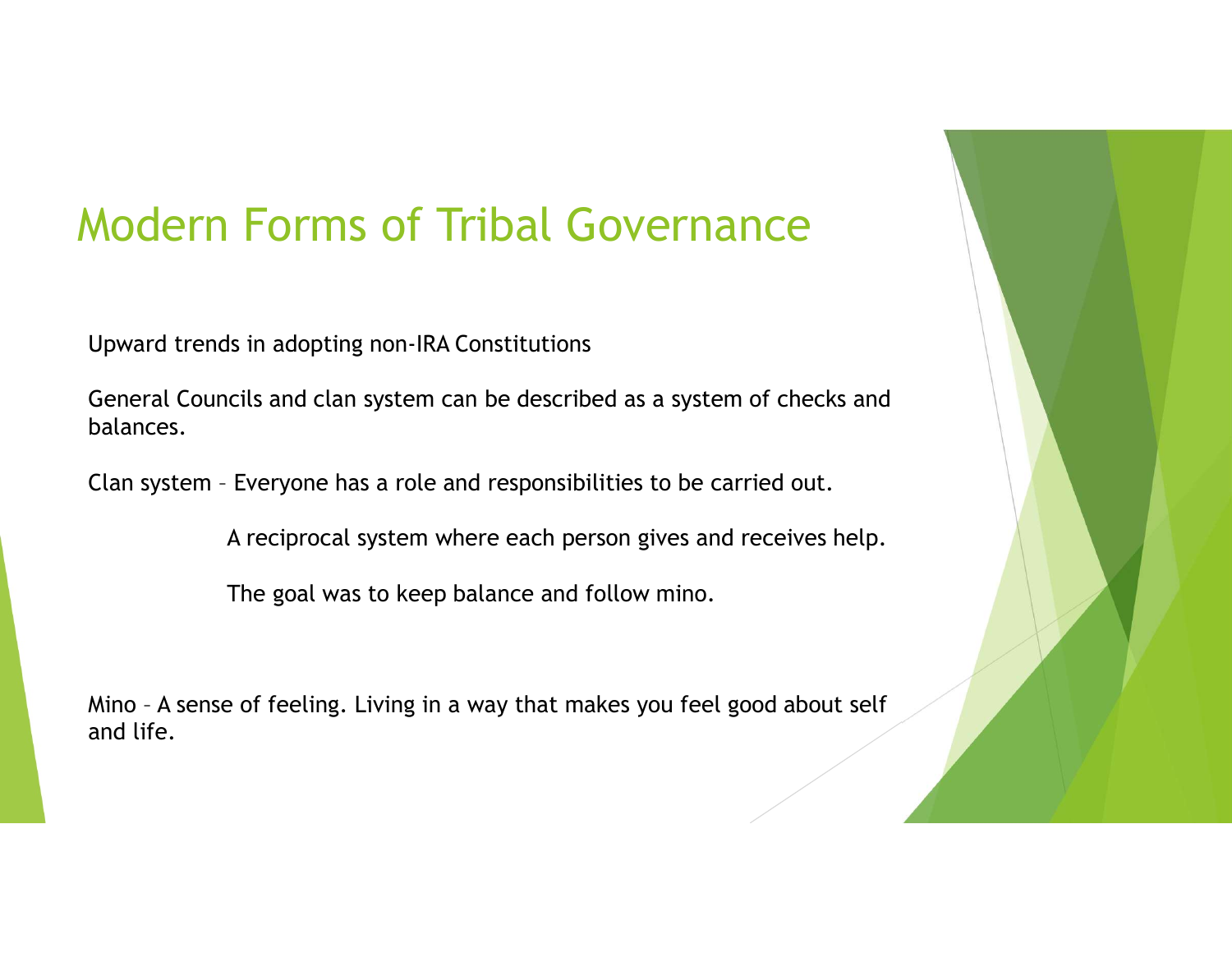# Traditional Governance The Seven Teachings **Traditional Governance**<br> **The Seven Teachings**<br>
These still guide our decisions; reinforce the energy in our hearts and k<br>
us in balance in relationship to all of creation.<br>
Minaadendamowin (Respect)<br>
Zaagiidiwin (Love)<br>

These still guide our decisions; reinforce the energy in our hearts and keep us in balance in relationship to all of creation.

|                            | <b>Fraditional Governance</b>                                                                                                  |
|----------------------------|--------------------------------------------------------------------------------------------------------------------------------|
| The Seven Teachings        |                                                                                                                                |
|                            | These still guide our decisions; reinforce the energy in our hearts and k<br>us in balance in relationship to all of creation. |
| Minaadendamowin            | (Respect)                                                                                                                      |
| Zaagiidiwin<br>Aakode'ewin | (Love)<br>(Bravery)                                                                                                            |
| Gwayakwaadiziwin           | (Honesty)                                                                                                                      |
| Nibwaakaawin               | (Wisdom)                                                                                                                       |
| Dabaadendiziwin            | (Humility)                                                                                                                     |
| Debwewin                   | (Truth)                                                                                                                        |
| Mino-Bimaadiziwin          | The Good Life                                                                                                                  |
|                            |                                                                                                                                |
|                            |                                                                                                                                |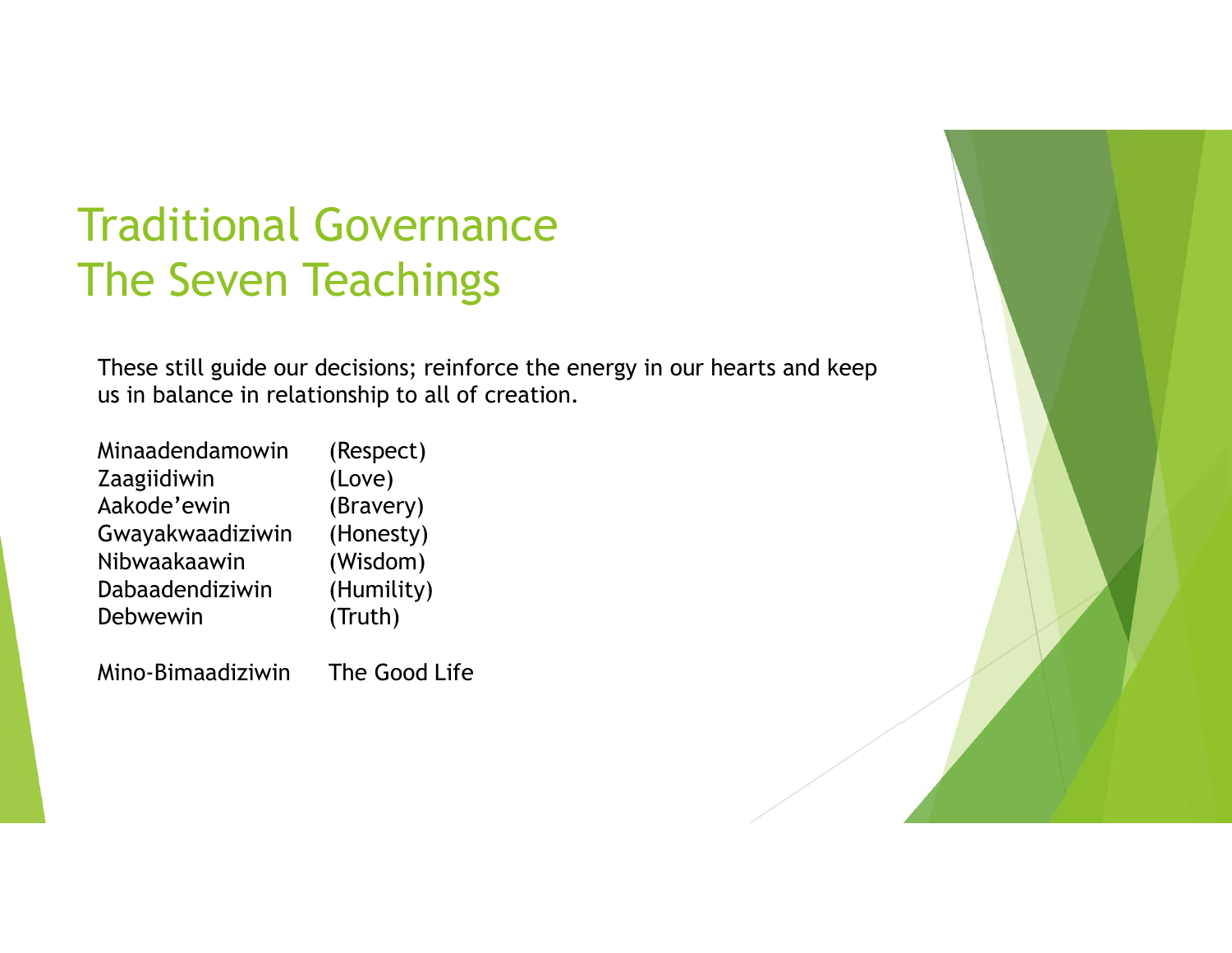## Leadership

#### Defining leadership

The most knowledgeable people were sought out as leaders. Hereditary leadership; often from loon and crane clans; carried forward the word of the people.

#### Leadership vs. Management

Leadership means "the ability of an individual to influence, motivate, and enable others to contribute toward the effectiveness and success of the organizations of which they are members."

Management comprises directing and controlling a group of one or more people or entities for the purpose of coordinating and harmonizing that group towards accomplishing a goal.

What makes a great leader?

Characteristics –

Good listeners Being able to put their own opinion aside Being articulate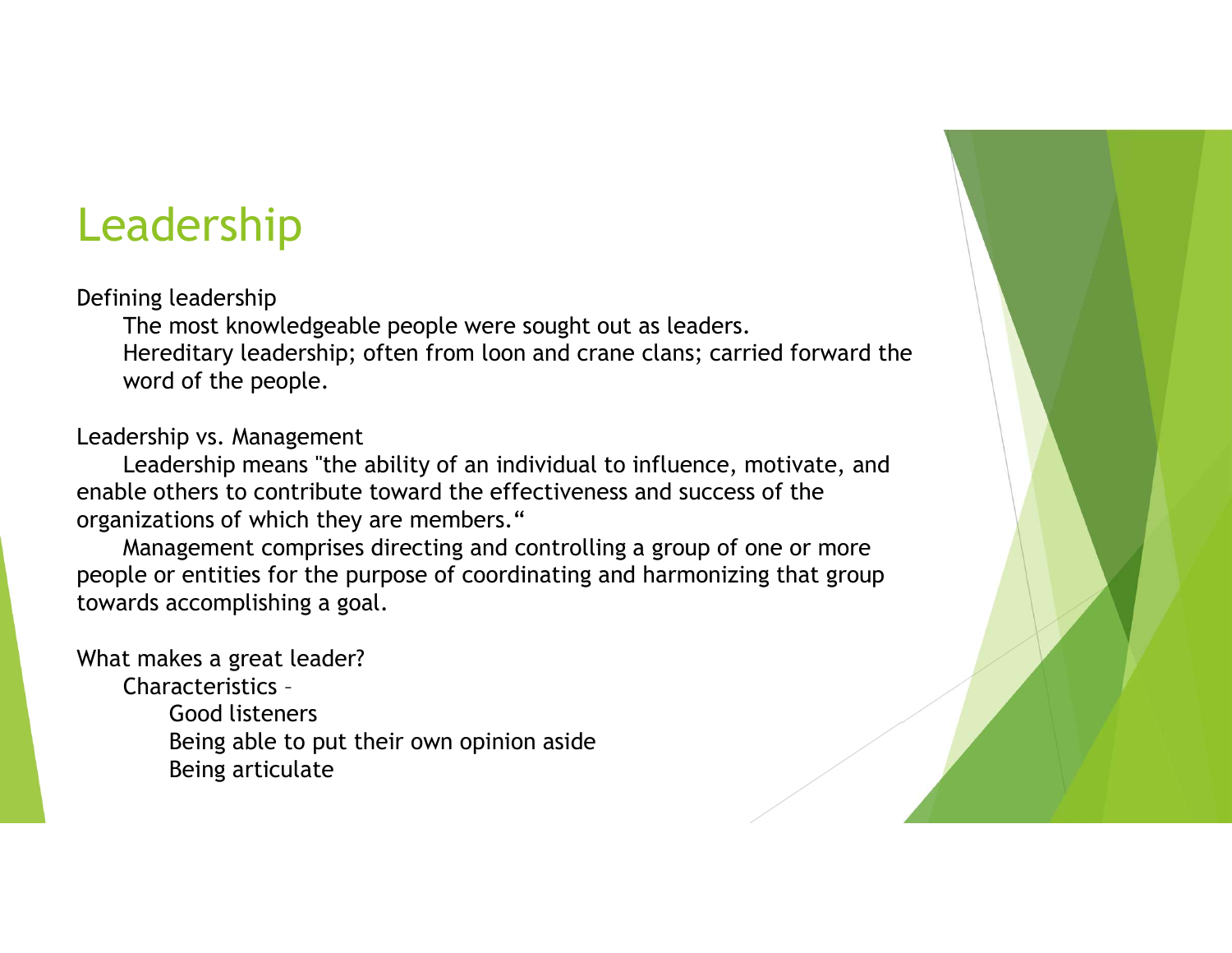# Legislative, Judicial and Executive - Do<br>we add General Council to our list? we add General Council to our list?

Every government needs a way to make laws, implement and enforce laws and resolve disputes.

Branches of government allow for checks and balances so that a consolidated power structure cannot happen. (Separation of powers or separation of responsibilities)

What are the benefits of a General Council? Representation from each band. Holding government officials accountable for their conduct. Resolve election disputes.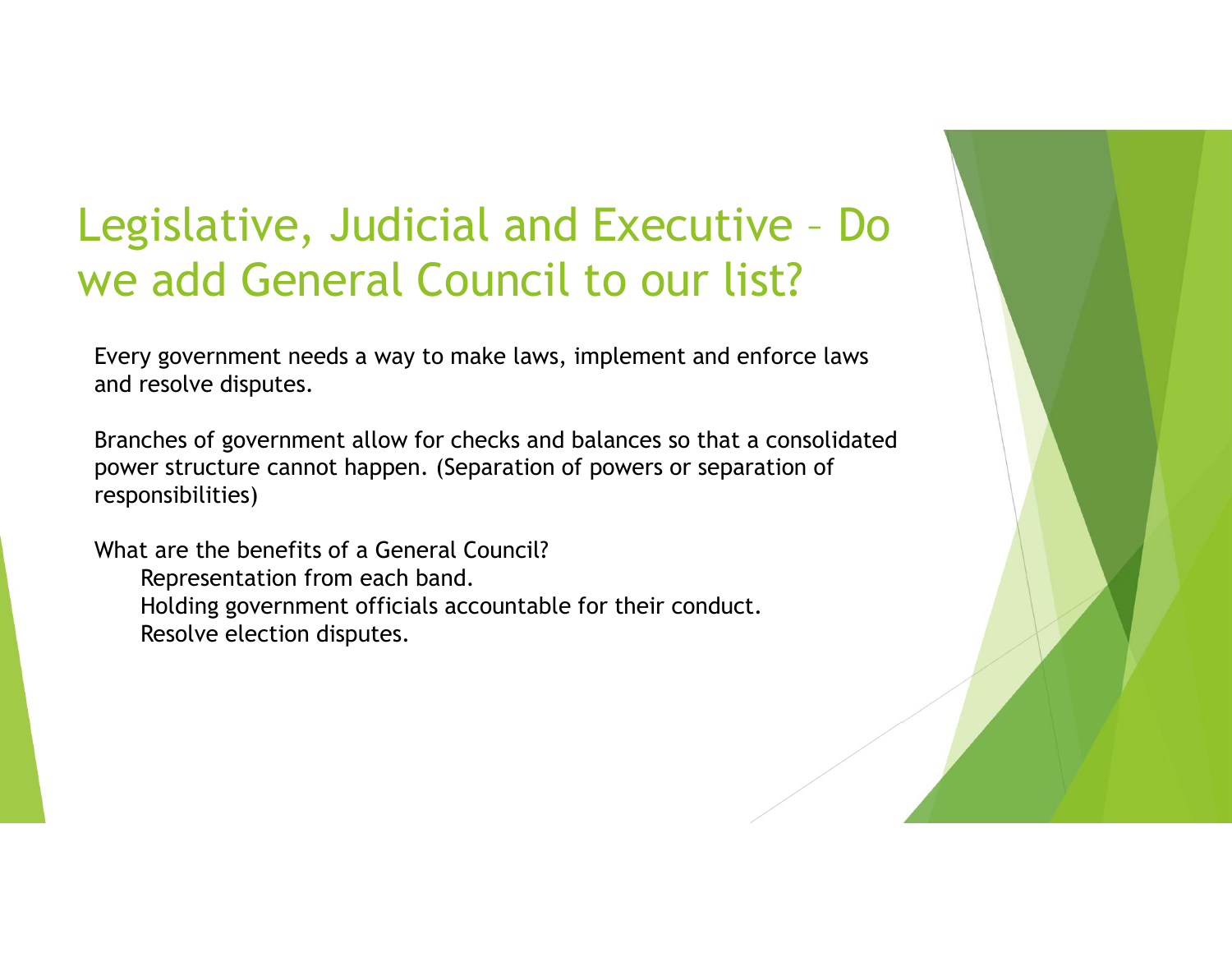### Structure

As a group, we have discussed changing this structure in many ways.

Current structure of MCT is:

UCLUTE<br>group, we have discussed changing this structure in many ways.<br>TEC – Chairperson and Secretary/Treasurer from each band.<br>TEC – Chairperson and Secretary/Treasurer from each band.<br>Chairperson and Secretary/Treasurer **UCTUTE**<br>Broup, we have discussed changing this structure in many ways.<br>TEC - Chairperson and Secretary/Treasurer from each band.<br>RBC/RTC Representatives - Elected by district<br>Chairperson and Secretary/Treasurer - Elected

As a matter of checks and balances, if we remove the Department of the Interior, we need to replace their position as oversight of the TEC.

Do we keep TEC as it is currently structured?

What is the opinion about adding a council as this oversight mechanism? Would we give this council authority to override the TEC decisions? How?

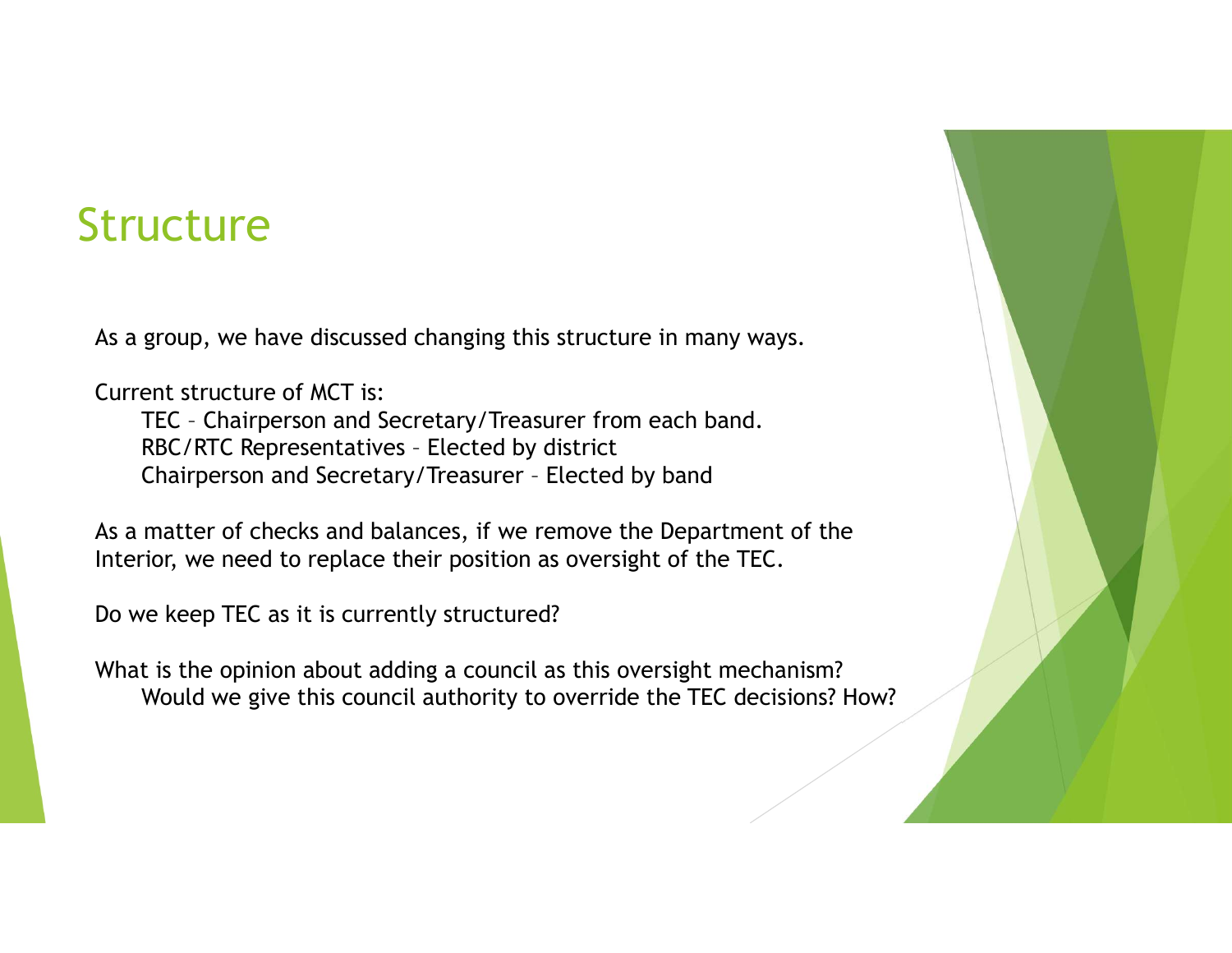# Things to think about

Should a constitution last forever?

What elements should be included in the constitution?

Does it match culture? Does it fit your vision of who we are?

How will you reach/educate the people on clans for the purpose of this constitutional revision/rewrite?